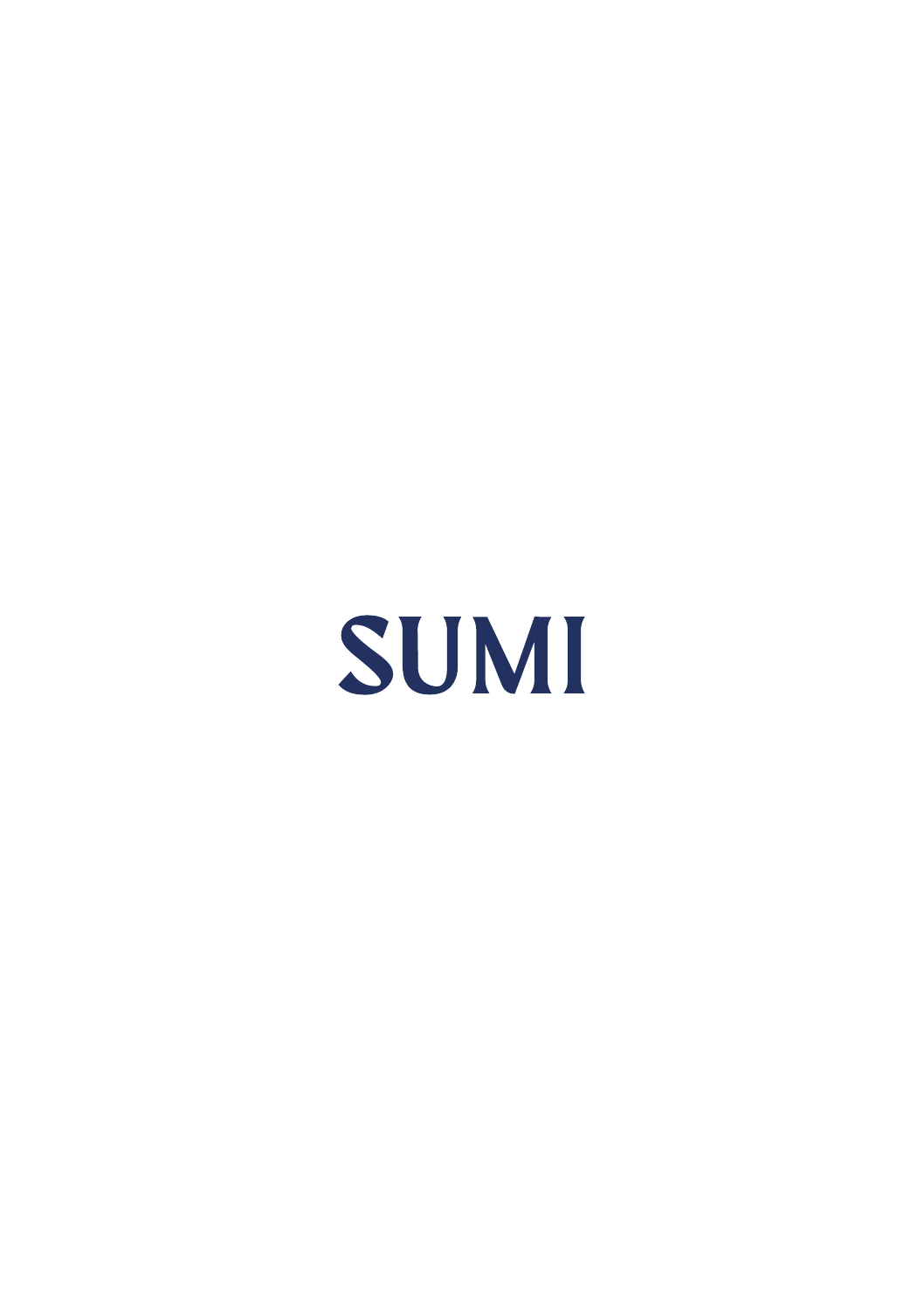## **SUMI** COCKTAILS

| Kawaii Ne<br>Sake, Suntory Roku Gin, Lychee & Peach Liqueur, Yuzu Juice, Simple Syrup,                                       | 11 |
|------------------------------------------------------------------------------------------------------------------------------|----|
| Vegan Foam                                                                                                                   |    |
| Little Wasabi<br>Suntory Haku Vodka, Homemade Japanese Shiso syrup, Lime Juice, Wasabi                                       | 12 |
| Pink Leaf<br>El Gobernador Pisco, Italicus Bergamot Rosolio, Homemade Grape & Camomile<br>Cordial, Lime Juice                | 12 |
| Sumi Gimlet<br>Suntory Roku Gin, Yellow Chartreuse, Fresh Cucumber Juice, Lime Cordial, Lime<br>Juice                        | 12 |
| Yukarita<br>Mezcal Verde, Arette Blanco Tequila, Lime & Yuzu Juice, Homemade Shiso<br>Syrup, Agave                           | 12 |
| <b>Canard Royal</b><br>Hine VSOP, Briottet lychee, Simple syrup, Champagne, Grapefruit Bitters                               | 14 |
| Kanpai<br>Tedorigawa Yamahai Daiginjo, Antica Formula Del Professore, Lychee Liqueur                                         | 15 |
| Sumi Harmony<br>Suntory Toki Whisky, Ringo shu Ume No Yado, Orange & Mandarin Bitter,<br>Agave Syrup                         | 15 |
| Momento<br>Milk Washed Suntory Chita Whisky, Green Chartreuse, Italicus Bergamot Ro-<br>solio, Absinthe, Canard Duchene brut | 15 |

# NON-ALCOHOLIC COCKTAILS

*Tea, Lime juice, Topped with Soda Water*

| <b>Pretty Berry</b><br>Fresh Raspberry, Apple juice, Lemon & Yuzu Juice, Simple Syrup, Topped with<br>Soda Water |  |
|------------------------------------------------------------------------------------------------------------------|--|
| Sumi Garden<br>Fresh Cucumber Juice, Homemade Japanese Shiso syrup, Lime juice, Topped<br>with Lemonade          |  |
| Flamingo<br>Homemade Grape & Camomile Cordial, Elder flower Cordial, Japanese Green                              |  |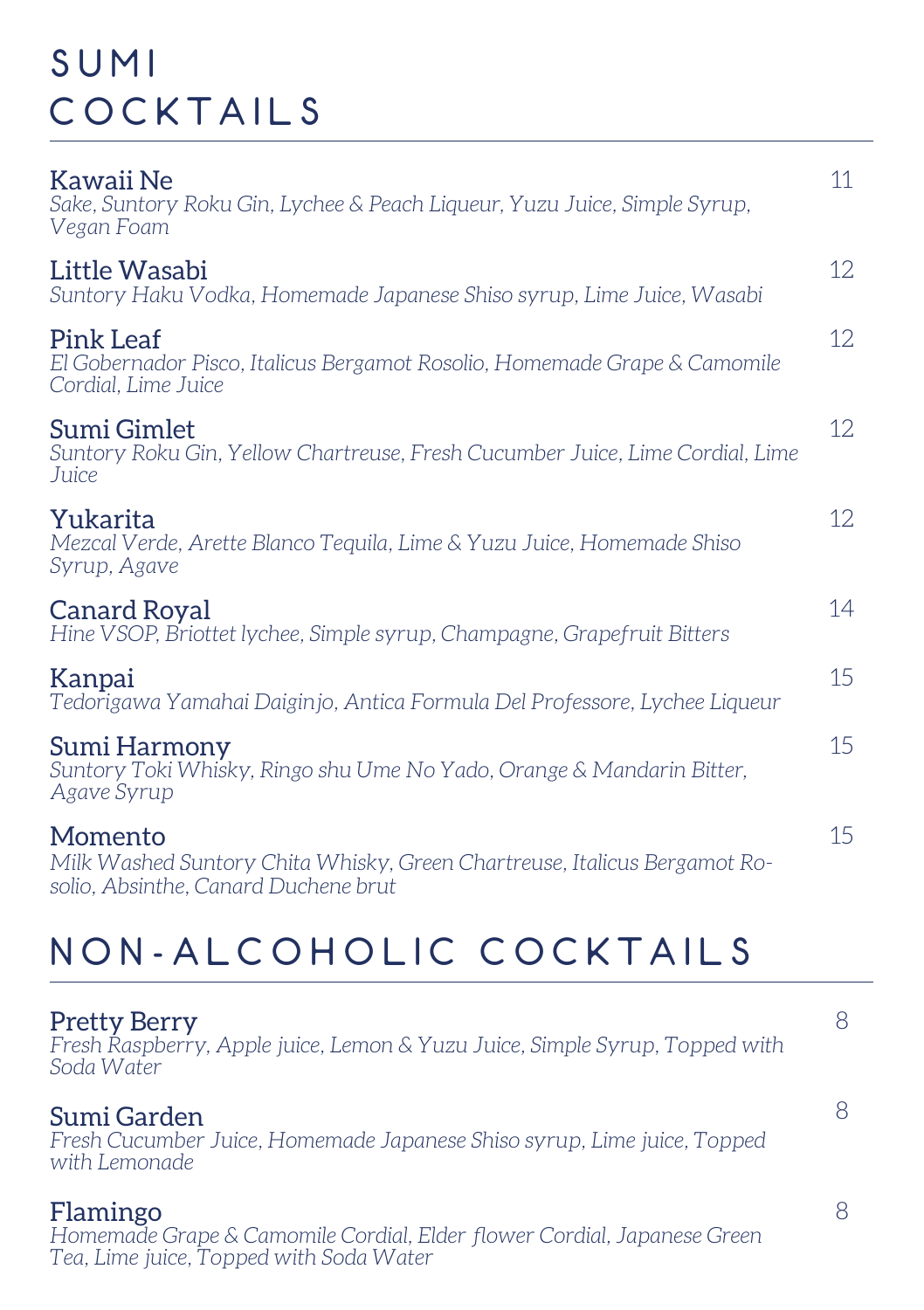## **CLASSIC** COCKTAILS

| Lychee Martini<br>Suntory Haku Vodka, Lychee Liqueur, Dolin Dry Vermouth, Fresh Lychee, Lime<br>Juice         | 10                |
|---------------------------------------------------------------------------------------------------------------|-------------------|
| Old Fashioned<br>Wild Turkey 101 Bourbon, Demerara Sugar, Angostura Bitter                                    | 12                |
| Paloma<br>Arette Blanco Tequila, Grapefruit Juice, Lavander Syrup, Lime Juice, Topped<br>with Grapefruit Soda | 11                |
| Negroni<br>Suntory Roku Gin, Campari, Antica Formula Vermouth                                                 | 12                |
| New York Sour<br>Wild Turkey 101 Bourbon, Lemon Juice, Demerara sugar, egg white, red wine                    | $12 \overline{ }$ |
| Dry Martini<br>Tangueray No. Ten Gin or Nikka Coffey Vodka, Dolin Dry Vermouth, Bitter                        | 13                |
| Manhattan<br>Wild Turkey Rye Whisky, Antica formula Vermouth, Angostura Bitter                                | 13                |
| Martinez<br>Jensen's Old Tom Gin, Antica Formula Vermouth, Maraschino Liqueur, Orange<br>& Mandarin Bitter    | 15                |

#### BEER

#### Asahi "Super Dry"

*Refreshing Japanese premium dry and crisp lager, with a clean finish. 330 ml, 5.2%*

*Please advise us of any allergies. All spirits are served as 50ml measures, 25ml available on request. VAT included. A discretionary service charge of 12.5% will be added to your bill.*

5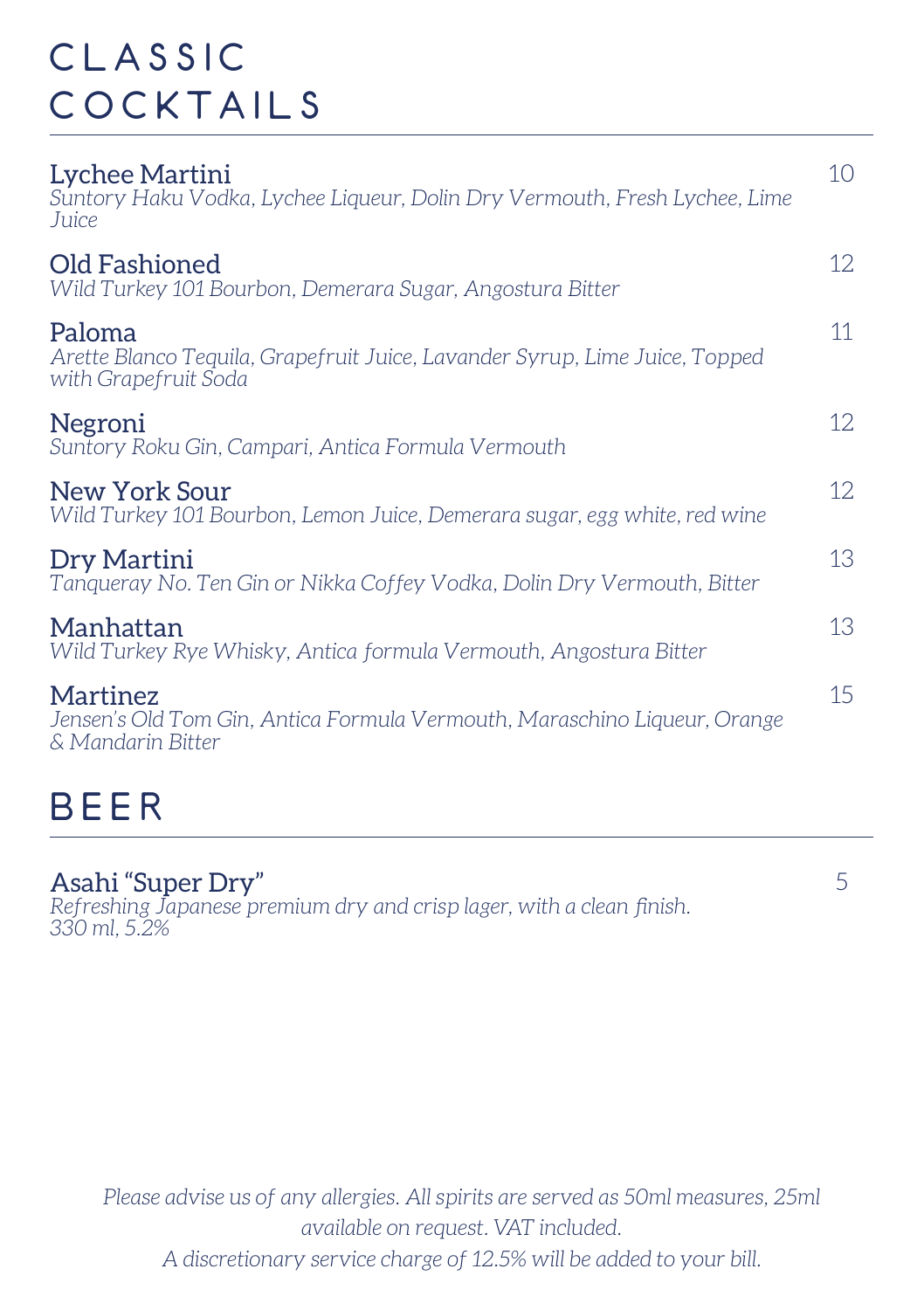#### WINES

| WHITE                                                                                                                                                                                                                                                         |     | 175ml bottle |
|---------------------------------------------------------------------------------------------------------------------------------------------------------------------------------------------------------------------------------------------------------------|-----|--------------|
| Albarino, Diluvio, Rias Baixas, Spain 2021<br>Albarino<br>Well balanced, intense and complex with notes of freshness,<br>fruits and white flowers                                                                                                             | 8.5 | 35           |
| Soave, DOC Paradiso, Veneto, Italy, 2020<br>Garganega<br>Minerality on the nose with aromas of apricot, peach, and<br>tropical fruit. Fresh, smooth with great acidity, the fruity<br>aromas on the nose mirror on the palate                                 | 11  | 40           |
| Petit Chablis, Domaine du Chardonnay,<br><b>Burgundy, France</b><br>2019<br>Chardonnay<br>Charming with aromas of apple blossom, freshly picked gran-<br>ny smith and notes of hawthorn                                                                       | 15  | 70           |
| <b>Meursault Les Vireuils,</b><br>Domaine Michel Dupont-Fahn, Burgundy, Fance<br>2020<br>Chardonnay<br>A wonderful white Burgundy showing breed with attractive<br>aromas of toasted hazelnuts, fresh butter and baking spices<br>reminiscent of vanilla pods |     | 110          |
| CHAMPAGNE                                                                                                                                                                                                                                                     |     | 125ml bottle |
| Canard Duchêne Cuvée Léonie NV<br>A seductive, complex, and elegant Champagne dominated by<br>red grapes. The palate is rich and structured by longer ageing<br>on the lees                                                                                   | 13  | 75           |
| Canard Duchêne Cuvée Léonie Rosé NV<br>A delicate, subtle and silky Champagne whose nose is<br>dominated by freshly picked red berries and red flowers like<br>iris and dried roses. Elegant on the palate with a refreshing<br>long finish                   |     | 75           |
| <b>Ruinart Blanc de Blancs NV</b><br>Chardonnay<br>Pale golden yellow colour with gentle green reflections. Intense<br>on the nose. Notes of nectarines, citrus fruits with a pleasant<br>mineral quality in the finish                                       |     | 170          |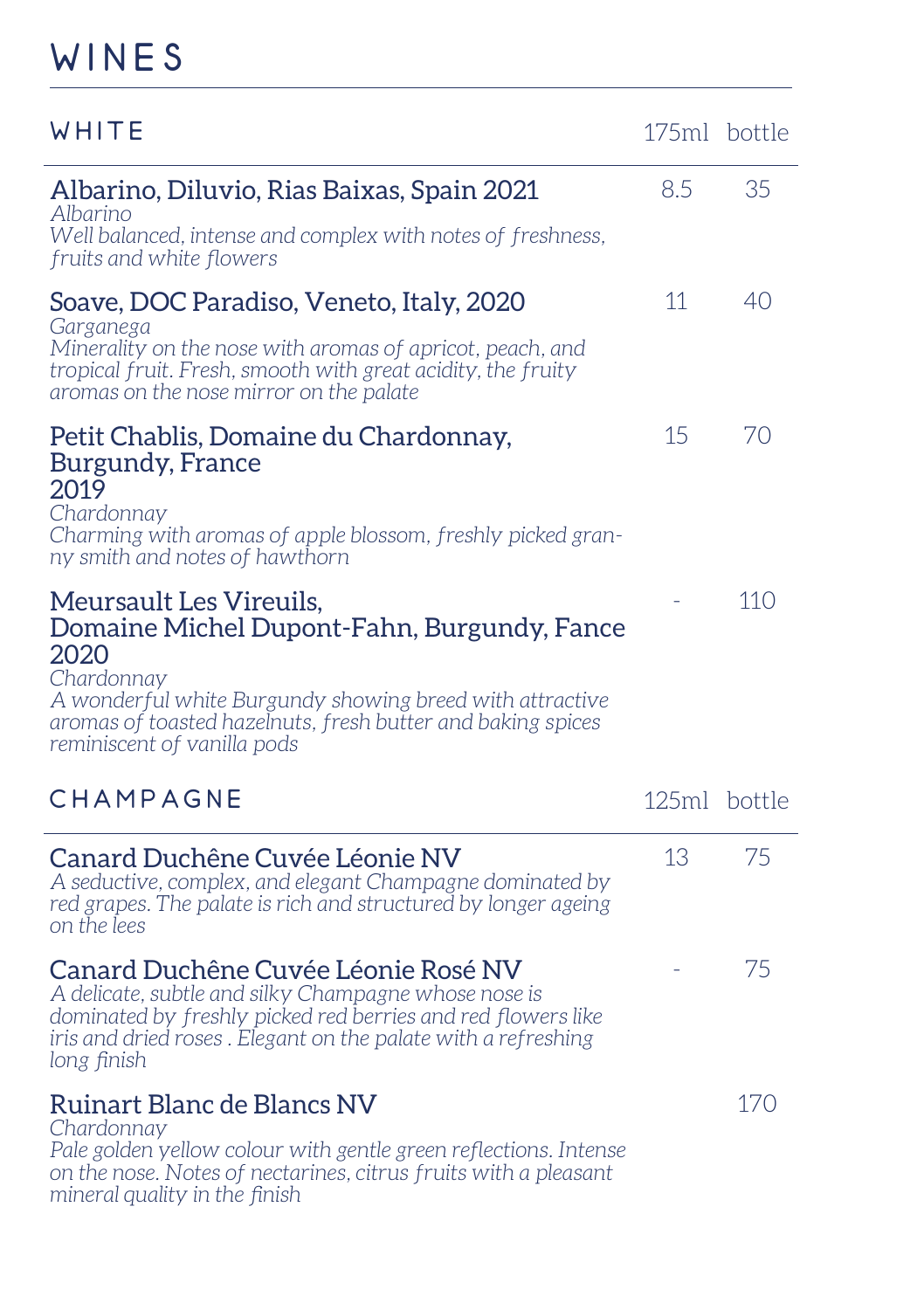#### WINES

| <b>RED</b>                                                                                                                                                                                                                       | 175ml bottle |     |
|----------------------------------------------------------------------------------------------------------------------------------------------------------------------------------------------------------------------------------|--------------|-----|
| Beau Mayne, Bordeaux, France<br>2020<br>Merlot, Cabernet Sauvignon.<br>Medium bodied wine with a soft and easy drinking style                                                                                                    | 8.5          | 35  |
| Valpolicella, DOC Montecurto, Veneto, Italy,<br>2020<br>Corvina, Corvinone, Rondinella<br>Intense ruby red. Plum and cherry aromas on the nose, with<br>subtle spicy notes. The palate is fresh and fruity with a good<br>length | 11           | 40  |
| Bourgogne Rouge, Michel Juillot,<br>Burgundy, France 2020<br>Pinot noir<br>Burgundy red wine with aromas of red fruits and plums, well<br>balanced acidity and ripe tannins                                                      |              | 70  |
| Château Moulin de la Rose, Saint Julien,<br>Bordeaux, France<br>2016<br>Merlot, Cabernet Sauvignon<br>A complex, medium to full-bodied wine whose tannins are<br>finely grained with wonderful energy and freshness              |              | 105 |
| ROSÉ                                                                                                                                                                                                                             | 175ml bottle |     |
| Cotes de Provence Rosé, Tomares Ballus, Chateau<br>Aspras, France 2020<br>Grenache & Cinsault<br>Bright pale pink color, intense small red fruits, raspberry, and<br>English candy. Round and sweet with a pleasant finish       | 12.          | 50  |
| Sancerre, La Grange Dimières Rosé, France<br>2019<br>Pinot Noir<br>Hints of redcurrant, kiwi and banana with nuances of<br>liquorice and menthol                                                                                 | 15           | 70  |

*125ml measures available on request. Please advise us of any allergies. VAT included. A discretionary service charge of 12.5% will be added to your bill.*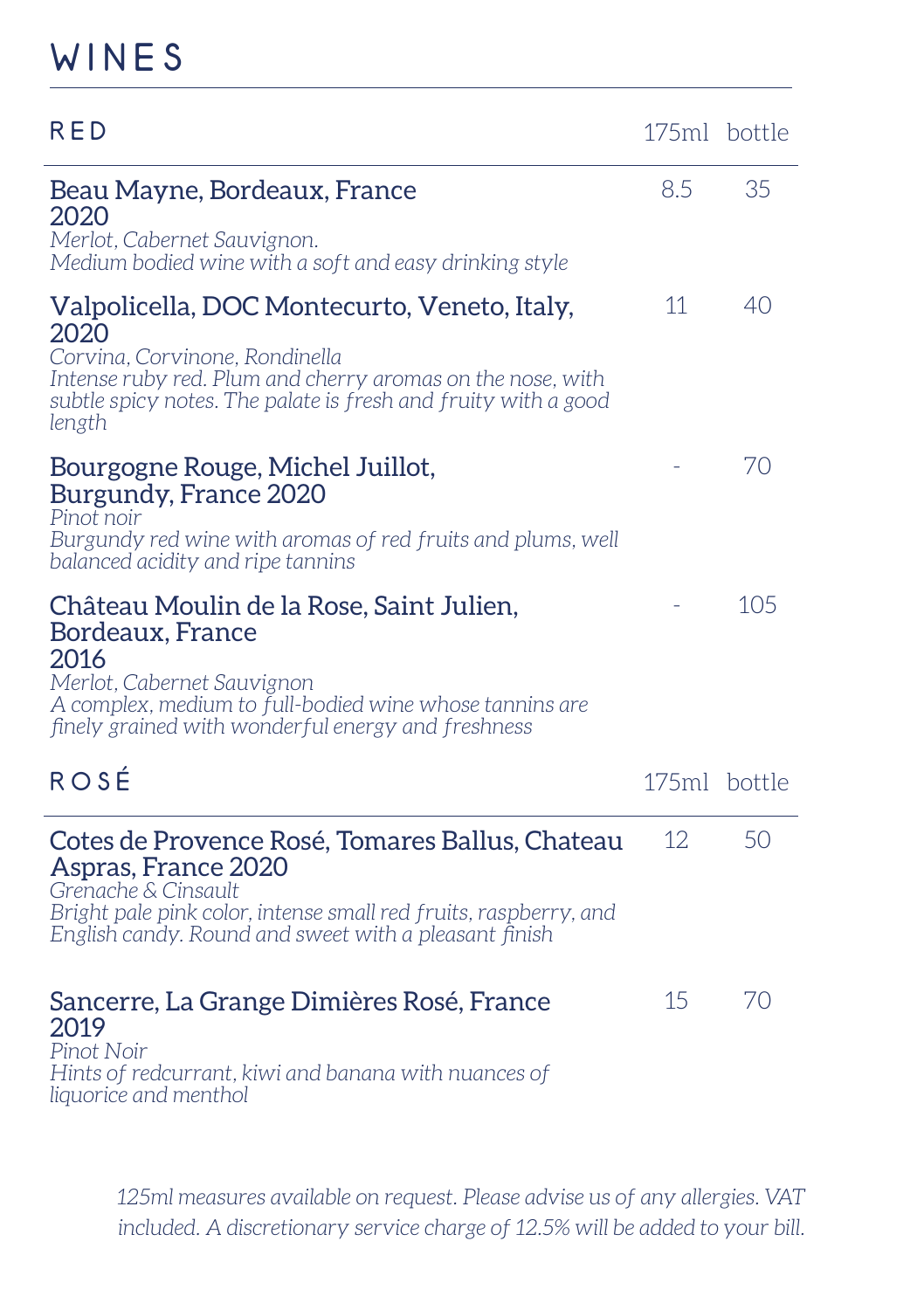# SUMI SAKE SELECTION

|                                                                                                                                                                                                                                                                                                                               |    | 100ml 720ml |
|-------------------------------------------------------------------------------------------------------------------------------------------------------------------------------------------------------------------------------------------------------------------------------------------------------------------------------|----|-------------|
| Akitabare Koshiki Junmai (served warm)<br>Koshiki Junzukuri, or "The Old Way," references<br>Akitabare's commitment to traditional. small<br>production methods and philosophy. Their Junmai is mild, smooth, and<br>balanced with a hint of butter on the finish.                                                            | 12 |             |
| Masumi Okuden Kantsukuri Junmai $\bullet$<br>One of Japan's most respected breweries. A blend of two local rice<br>varieties resulting in a creamy texture with a soft peachy edge.<br>Surprisingly dry with a bright fruity core.                                                                                            | 14 | 80          |
| Dewazakura "Oka - Cherry Bouquet" Ginjo ♦<br>Soft-feeling on the tongue. Oka's transparency of flavor matches the<br>clarity of the colorless liquor<br>It is floral rather than fruity, though there is a touch of pear, and<br>perhaps melon.                                                                               | 16 | 86          |
| Sohomare Karakuchi Premium Dry<br>Junmai<br>This masterful interpretation of the dry sake genre is a crystal clear<br>and bracingly delicious. Made with premium Yamadanishiki rice, it has<br>everything you look for in a Junmai: flavour, clarity and impeccable<br>structure.                                             | 17 | 95          |
| Dewazakura "Dewasansan - Green Ridge" Junmai Ginjo<br>With its floral nose and mellow fruity flavor,<br>"Dkewasansan" is a rewarding choice for wine drinkers new to the<br>world of sake. It has a wholesome freshness, a green apple tartness and<br>a refreshing finish.                                                   | 17 | 95          |
| Tedorigawa Yamahai Daiginjo ♦<br>Enticing imprint of honey and herbs at first sip,<br>segueing at mid-range into a sake of surprising clarity.<br>Supple, racy and eminently drinkable over long<br>periods of time.                                                                                                          | 21 | 115         |
| Koshi no Kanbai "Muku" Junmai Daiginjo<br>Classic Niigata sake with subdued aroma, nuanced acidity and perfect<br>balance. Presents rich interplay<br>of flavors and a satisfying finish. Made from Yamadanishiki rice for a<br>rich, yet transparently clear, flavour profile.                                               | 22 | 120         |
| Ume no yado Yuzushu Yuzu<br>Yuzu is a Japanese citrus fruit that taste a bit like a cross between a<br>mandarin orange and a lime. In this case the sake has been infused with<br>yuzu to give it its distinctive style. It has a very lovely floral, fruity<br>aroma, and on the palate it is deliciously crisp and moreish. | 11 | 70          |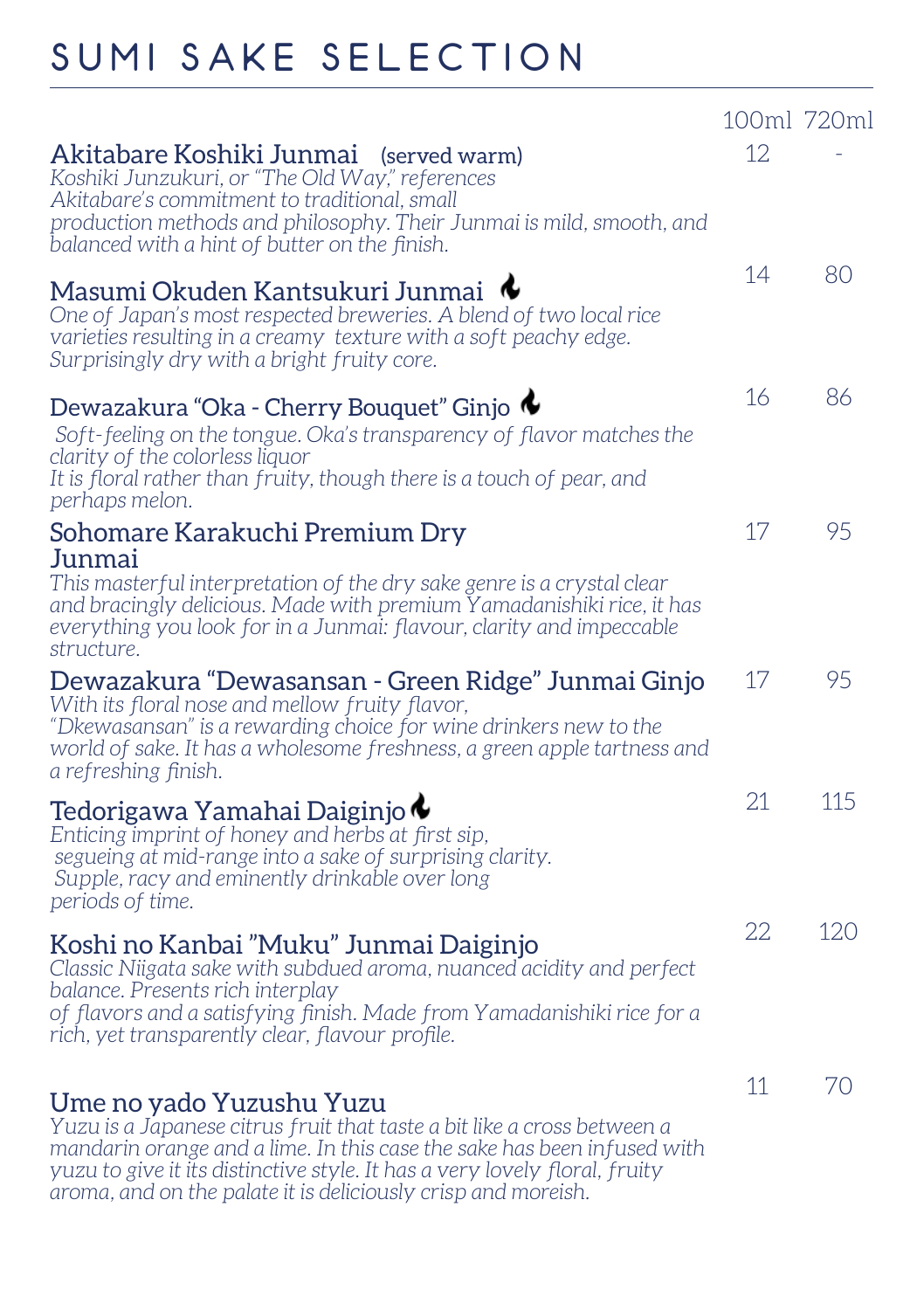|                                                                                                                                                                                                                                                                         | 100ml 720ml |             |
|-------------------------------------------------------------------------------------------------------------------------------------------------------------------------------------------------------------------------------------------------------------------------|-------------|-------------|
| Ume no yado Ringoshu Apple<br>A premium liqueur which utilizes fresh Japanese Fuji apple puree<br>giving the sake a sweeter, refreshing and more nectar-like aroma.                                                                                                     | 11          | 70          |
| Kamoizumi "Umeshu - Umelicious"<br>Sweetness, acidity and piquant plum flavour<br>distinguish this<br>lovely low-alcohol aperitif. Green plums provide the tartness, artisan<br>rock sugar the sweetness and pure Junmai sake the satisfying<br>balance and smoothness. | 12          | 80          |
| Kamoizumi - Summer Snow Nigori Ginjo<br>This premium unfiltered sake is rich, creamy and brimming with exu-<br>berant natural flavour. Mildly sweet, yet surprisingly robust, it is an<br>excellent introduction to the world of sake enjoyment.                        |             | 500ml<br>75 |
| <b>PREMIUM SAKES</b>                                                                                                                                                                                                                                                    | 720ml       |             |
|                                                                                                                                                                                                                                                                         | 200         |             |
| Kuzuryu Silk Dragon Daiginjo<br>Svelte and smooth, with satisfying traditional taste due in part to care-<br>ful aging. Mysterious, deep forest flavour with notes of banana and<br>cocoa. Medium-bodied, perfectly balanced.                                           |             |             |
| Koshi No Kanbai Kinmuku Junmai Daiginjo<br>A delicate, refined sake. So light, it's like drinking the purest water, but<br>with a profound flavour that gives you something to chew on. Kinmu-<br>ku means pure gold, and this is exactly that. Pure, liquid gold.      | 280         |             |

*\* Can be served warm*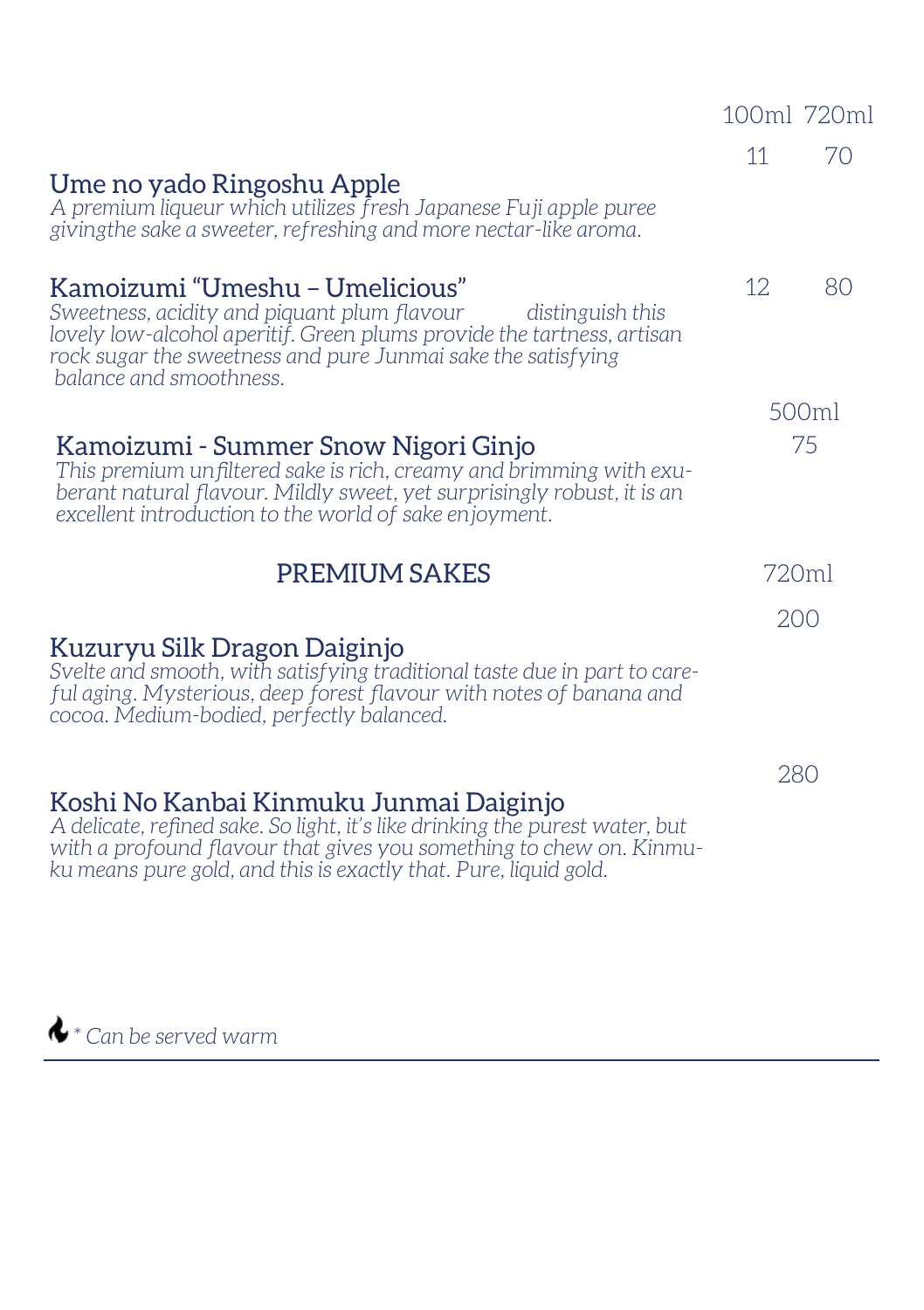### **JAPANESE** WHISKIES

|                             | 50ml |
|-----------------------------|------|
| <b>Suntory Toki</b>         | 10   |
| Nikka from the Barrel       | 12.5 |
| The Chita Whiskey           | 13   |
| <b>Taketsuru Pure Malt</b>  | 13   |
| Nikka Coffey Grain          | 13.5 |
| Nikka Coffey Malt           | 13.5 |
| Hakushu Distillers Reserve  | 14   |
| Hibiki Harmony              | 15   |
| Nikka Miyagikio Single Malt | 16   |
| Nikka Yoichi                | 16   |
| Kaiyo Mizunara              | 18   |
| Yamazaki 12                 | 24   |
| Nikka Tailored              | 30   |
| Nikka Pure Malt Black       | 32   |

*When it comes to Japanese whiskies and sake, the demand far outweighs the offer. We go to great lenghts to make sure we have a continuous supply, shipping from all over the world to bring you the best, most sought after whiskies.*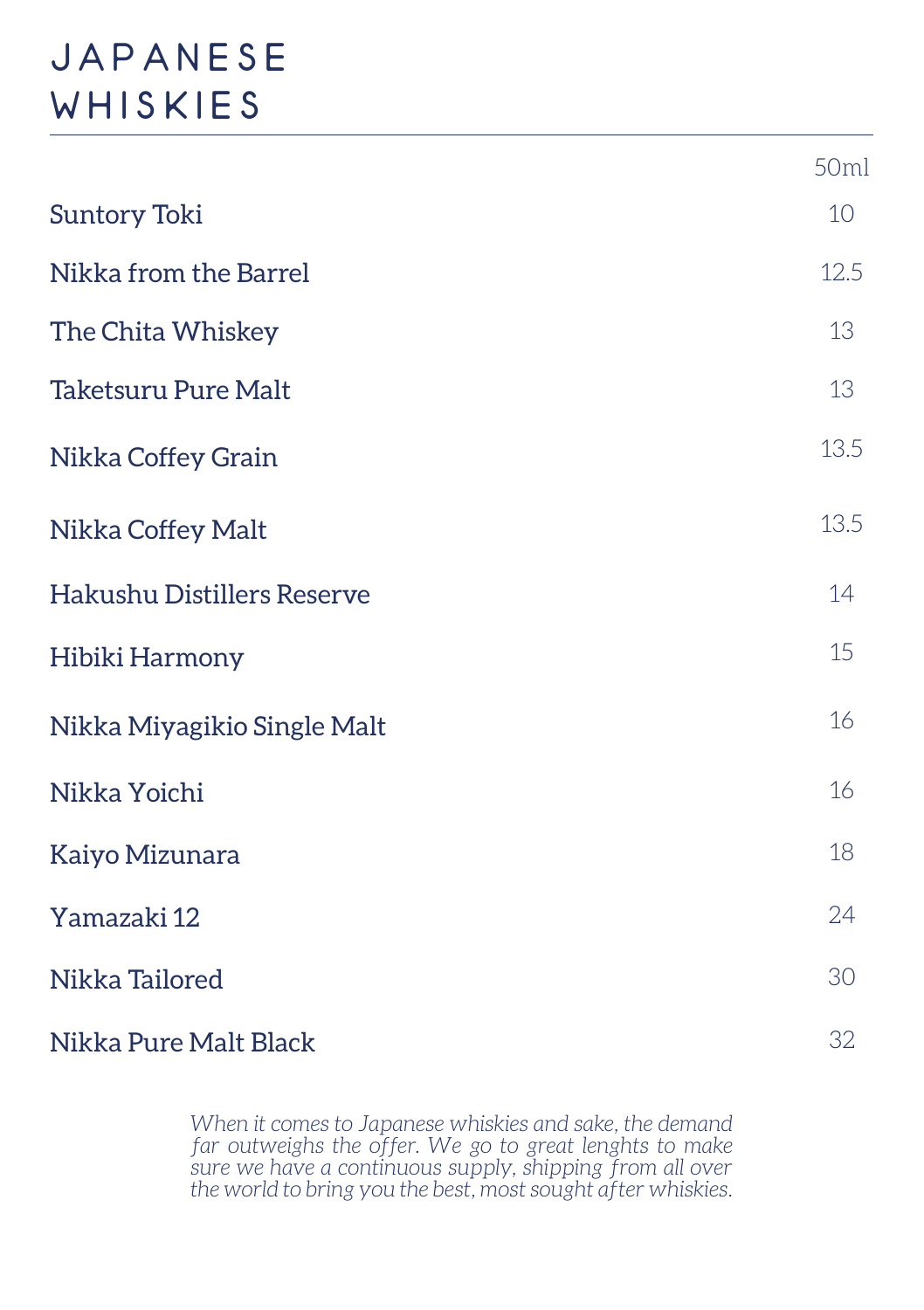#### JAPANESE SHOCHU

| Okokuma Sherry Cask-Aged<br>25 |      | TEQUILA/ MEZCAL                  |    |
|--------------------------------|------|----------------------------------|----|
|                                |      | <b>Arette Blanco</b>             | 10 |
| GIN                            |      | Arette Reposado                  | 11 |
| <b>Suntory Roku</b>            | 10   | Arette Añejo                     | 12 |
| An Dulaman                     | 12   | <b>Curado Blue Agave</b>         | 13 |
| Bobby's Schiedam               | 10   | Curado Cupreata                  | 13 |
| Hendrick's                     | 10   | Curado Espadin                   | 13 |
| Jensen's Old Tom               | 12   | Organic Verde Momento            | 12 |
| Ki No Bi                       | 13   | Del Maguey Chichicapa            | 20 |
| Ki No Tea                      | 14   | Ilegal Añejo                     | 24 |
| Monkey 47                      | 16   | RUM                              |    |
| Nikka Coffey                   | 13   |                                  |    |
| Portobello Road                | 10   | <b>Diplomatico Planas</b>        | 11 |
| Tanqueray N° Ten               | 13   | Diplomático Mantuano             | 12 |
| VODKA                          |      | Diplomatico Reserva<br>Exclusiva | 13 |
|                                |      | Zacapa 23                        | 17 |
| <b>Suntory Haku</b>            | 10   | Flor de Caña 12yr                | 10 |
| <b>Grey Goose</b>              |      | 13.5 Plantation Pineapple        | 11 |
| <b>Kavka</b>                   | 11   | Plantation Gran Añejo            | 12 |
| Nikka Coffey                   | 13   |                                  |    |
| Beluga Russian                 | 12.5 |                                  |    |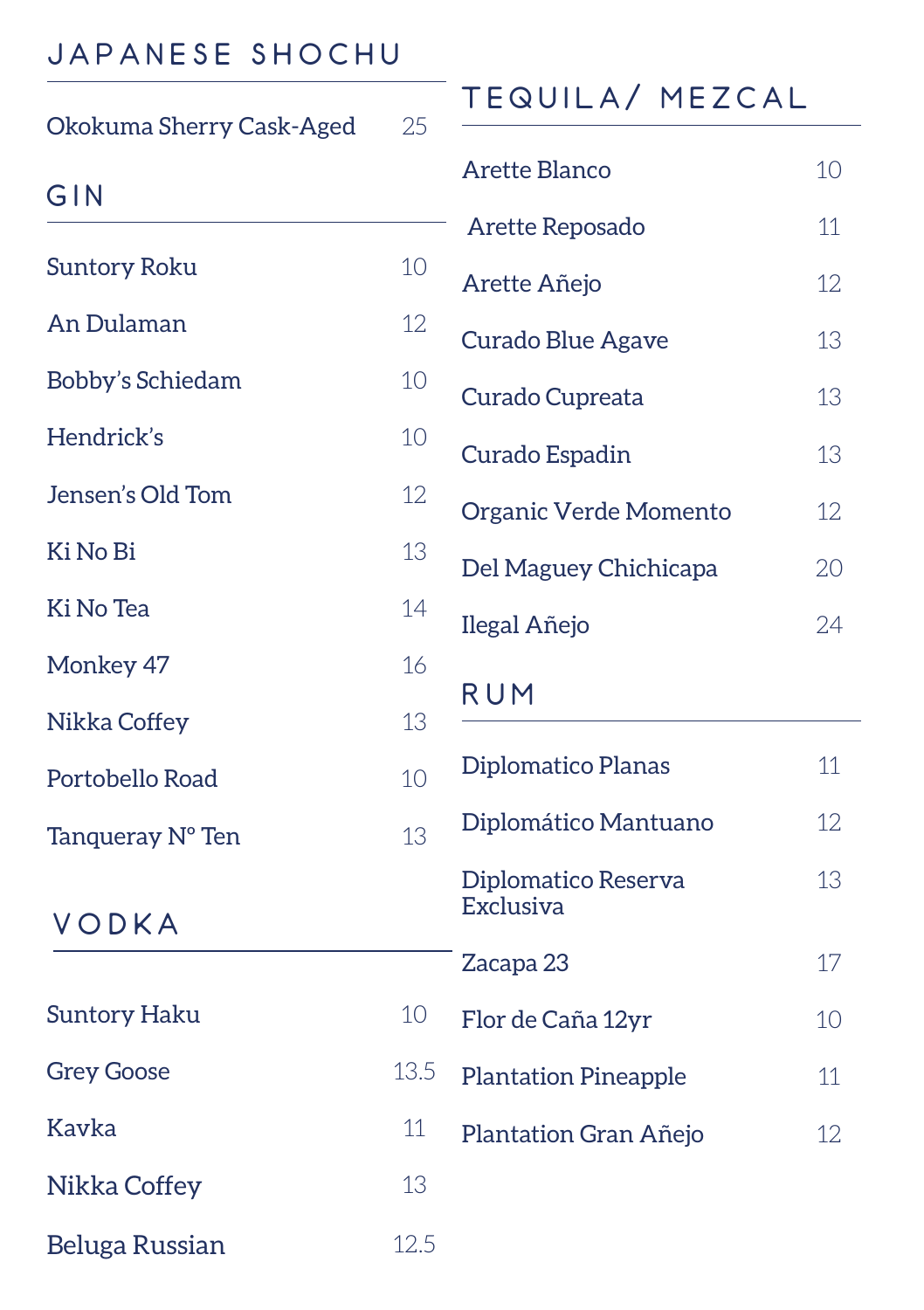#### WHISKIES

| Blend                                             |    |
|---------------------------------------------------|----|
| <b>Johnnie Walker</b>                             | 10 |
| <b>Monkey Shoulder</b>                            | 10 |
| Single malt                                       |    |
| Ardbeg 10yr                                       | 13 |
| Auchentoshan                                      | 11 |
| Caol Ila 18yr                                     | 25 |
| Dalmore 15yr                                      | 20 |
| Glenfiddich 21yr Rum Cask                         | 45 |
| <b>Highland Park 12yr</b>                         | 10 |
| Lagavulin 16 yr                                   | 18 |
| Macallan 12yrs Sherry Oak                         | 16 |
| Talisker Port Ruighe                              | 15 |
| American                                          |    |
| Wild Turkey 101                                   | 10 |
| <b>Wild Turkey Rye</b>                            | 10 |
| <b>Blanton's Original Single</b><br><b>Barrel</b> | 16 |

| WATERS 750ml                  |     |  |  |
|-------------------------------|-----|--|--|
| <b>Still</b>                  | 4   |  |  |
| Sparkling                     | 4   |  |  |
| <b>JUICES</b>                 |     |  |  |
| Apple                         | 3.5 |  |  |
| Orange                        | 3.5 |  |  |
| Cranberry                     | 3.5 |  |  |
| Pineapple<br>TEAS             | 3.5 |  |  |
| <b>Japanese Green Tea</b>     | 3.5 |  |  |
| Japanese Genmai cha           | 3.5 |  |  |
| Japanese Soba cha             | 3.5 |  |  |
| SOFT DRINKS                   |     |  |  |
| <b>Fever Tree Ginger Ale</b>  | 3.5 |  |  |
| <b>Fever Tree Lemonade</b>    | 3.5 |  |  |
| <b>Fever Tree Ginger Beer</b> | 3.5 |  |  |
| Coca-Cola                     | 3.5 |  |  |
| <b>Diet Coke</b>              | 3.5 |  |  |
| <b>Pink Grapefruit Soda</b>   | 3.5 |  |  |